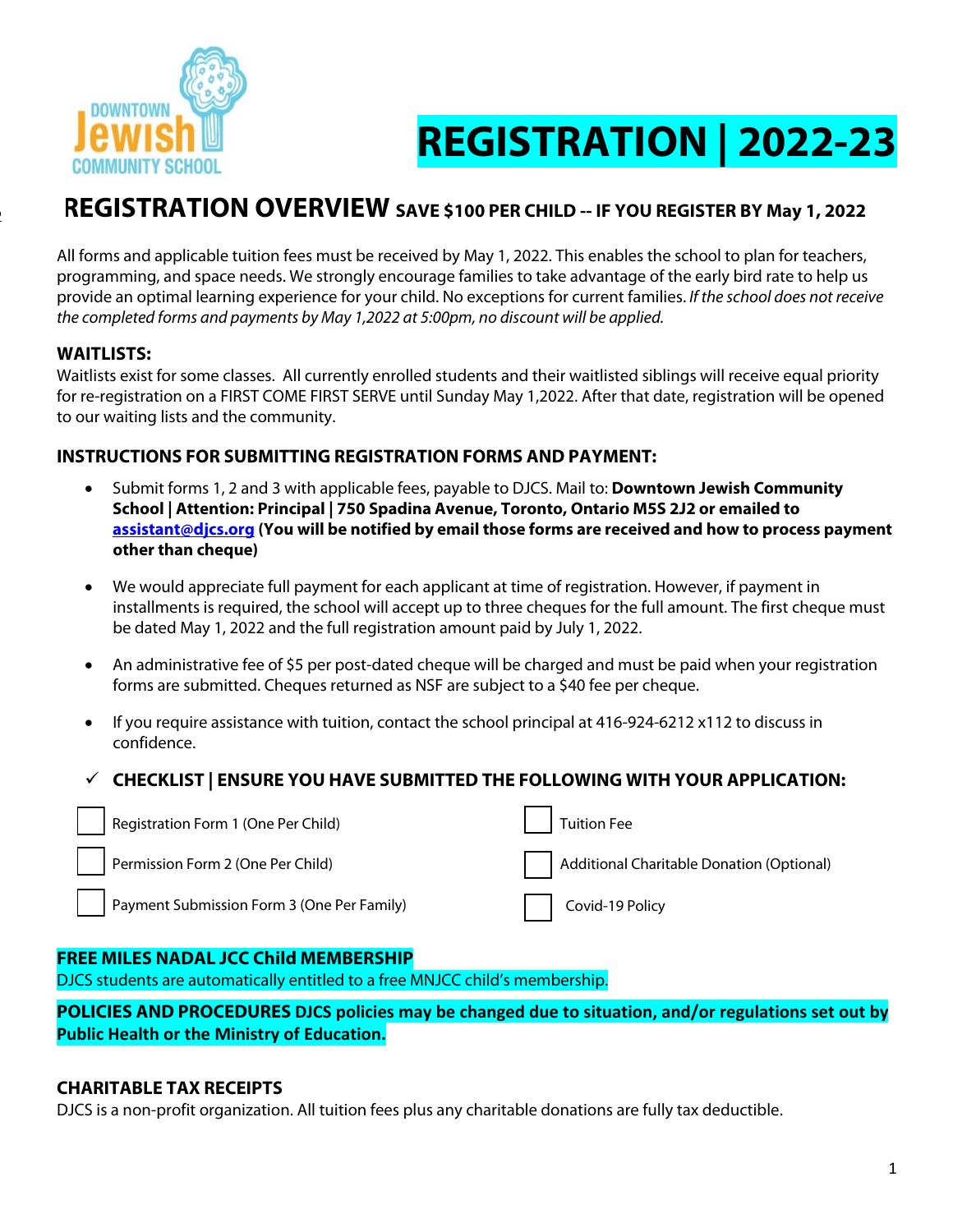# **CHARITABLE DONATION**

Our tuition fees are intended to be accessible to families of varying incomes. Our high-quality programs are not entirely covered by tuition fees; therefore, we encourage you to consider an additional donation of \$100 per child or any amount that you choose, over and above the set tuition fees.

# **TUITION RATES**

|                                                                                   | <b>UNTIL May 1, 2022</b> | <b>AFTER May 1, 2022</b> |
|-----------------------------------------------------------------------------------|--------------------------|--------------------------|
| JK-GRADE 1                                                                        | \$1,262                  | \$1,362                  |
| <b>GRADES 2-7 JEWISH STUDIES ONLY (SUNDAYS)</b>                                   | \$2,082                  | \$2,182                  |
| <b>GRADES 2-7 JEWISH STUDIES</b><br>+ ALEF HEBREW STREAM (SUNDAYS AND WEDNESDAYS) | \$2,512                  | \$2,612                  |
| <b>GRADES 2-7 JEWISH STUDIES</b><br>+ BET HEBREW STREAM (SUNDAYS ONLY)            | \$2,348                  | \$2,448                  |
| GRADES 8-12 (SUNDAY BRUNCH ONCE PER MONTH)                                        | \$574                    | \$674                    |

### **FOR GRADES 2 & HIGHER: HEBREW LANGUAGE PROGRAM OPTIONS (for more details see q & a)**

Beginning in Grade 2, Hebrew language instruction is as an option in addition to the Jewish Studies program. While it is recommended that students register for Hebrew in Grade 2, the option of beginning in Grade 3 is available. Students may take one or two Hebrew Language classes per week as follows:

#### **ALEF STREAM | 2x week (Sunday and Wednesday) BET STREAM | 1x per week (Sunday only)**

*Typically, it is not suitable for children beyond Grade 3 to begin Hebrew classes without prior education in this area.*

### \***INCLUDED HEBREW RESOURCE MATERIAL FEES**

Hebrew resource materials fees are included in all Hebrew registration (both Alef & Bet).

### **CANCELLATION POLICY**

After September 1, 2022, tuition is completely non-refundable and considered a charitable donation. No exceptions will be made to this policy. Cancellation fees are as follows:

#### **WITHDRAWAL DATE WITH APPLICATIONS IN WRITING FEE CHARGED**

Prior to August 1, 2022 **1999 12: 100 admin fee per child** Between August 1 and August 31, 2022 **50%** of tuition fee per child After September 1, 2022 **Full tuition fee per child (No refund)** Full tuition fee per child (No refund)

### **AZRIELI BURSARIES - APPLICATION DEADLINE May 1, 2022– [Click here fo](https://2761d0f4-d331-47f2-b371-a5751e192028.usrfiles.com/ugd/2761d0_57d45b4efb334ba3bfe244330031913b.pdf)r CJE-UJA new information regarding additional bursary possibilities.**

Through the generosity of the Azrieli Foundation, bursaries are available for families requiring financial support. Applications are accepted in confidence at the school office and may be obtained by contacting the principal. The completed bursary form must be submitted, along with a \$150 deposit/child and all registration forms by the deadline. Forms are available online at <www.djcs.org/tuition-azrieli-bursaries>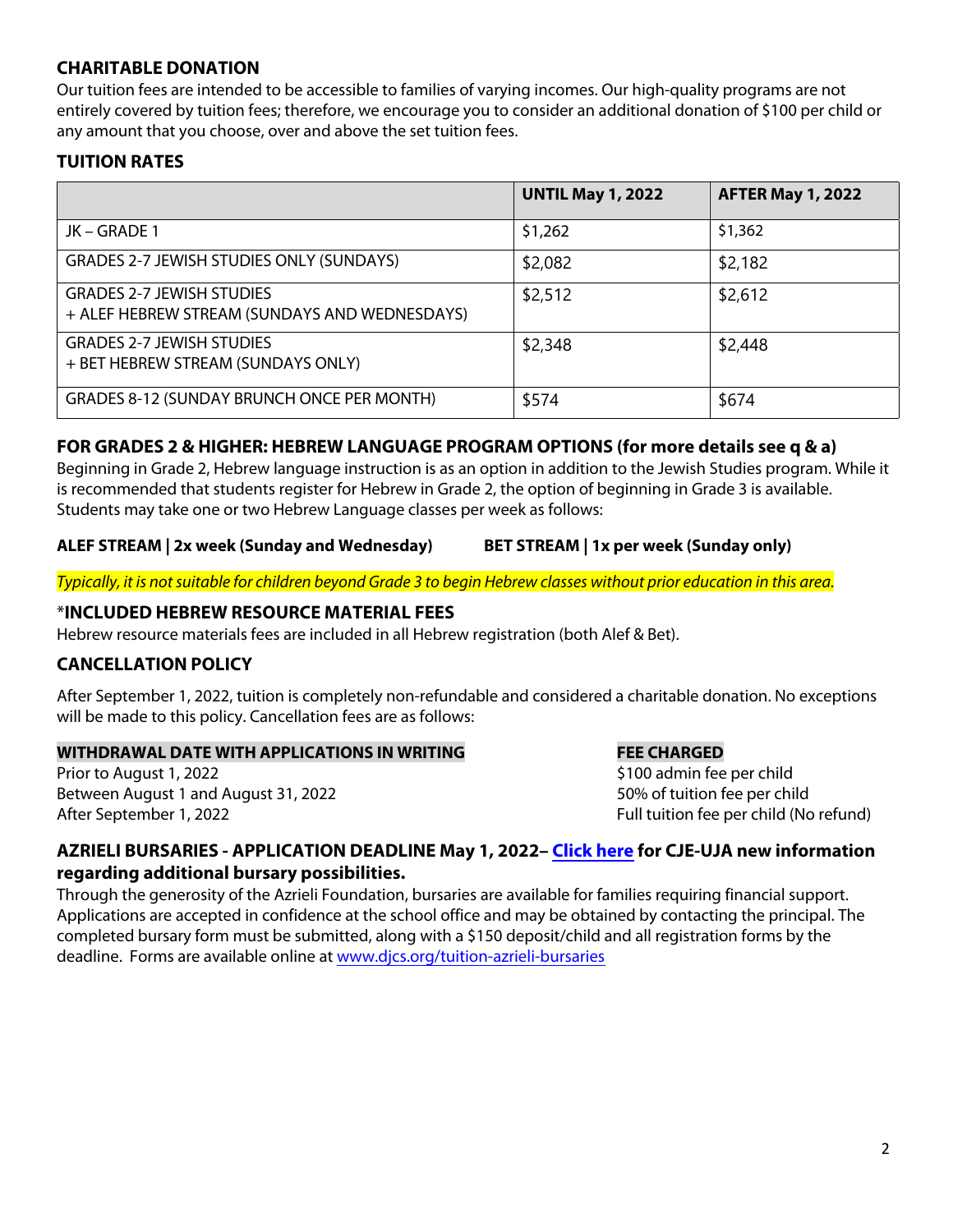# **FORM 1: REGISTRATION FORM 2022/23**

# *This form must be FULLY completed and returned with Forms 2 & 3 by the due date.*

*To exclude your child's name and contact information from class lists distributed to all parents, check here* 

|                                                                    | <b>PARENT/GUARDIAN 1</b> | <b>PARENT/GUARDIAN 2</b> |
|--------------------------------------------------------------------|--------------------------|--------------------------|
| <b>NAME</b>                                                        |                          |                          |
| <b>WORK PHONE</b>                                                  |                          |                          |
| <b>CELL PHONE</b>                                                  |                          |                          |
| <b>PROFESSION</b>                                                  |                          |                          |
| <b>EMAIL ADDRESS</b>                                               |                          |                          |
| IF DIFFERENT FROM CHILD: ADDRESS<br>INCLUDING CITY AND POSTAL CODE |                          |                          |

| 2021/2022 Enrollment                          | 2022/2023 - Enter class for which you are registering |                                                         |
|-----------------------------------------------|-------------------------------------------------------|---------------------------------------------------------|
| Jewish Studies Class                          | Jewish Studies Class                                  | (student's public school grade)                         |
| <b>Hebrew Options</b><br><b>Hebrew Option</b> | <b>Hebrew Options</b><br><b>Hebrew Option</b>         | Enter "ALEF" "BET" or "NO"                              |
| <b>Hebrew Level</b>                           | <b>Hebrew Level</b>                                   | Hebrew level 1 is for students<br>entering Grade 2 or 3 |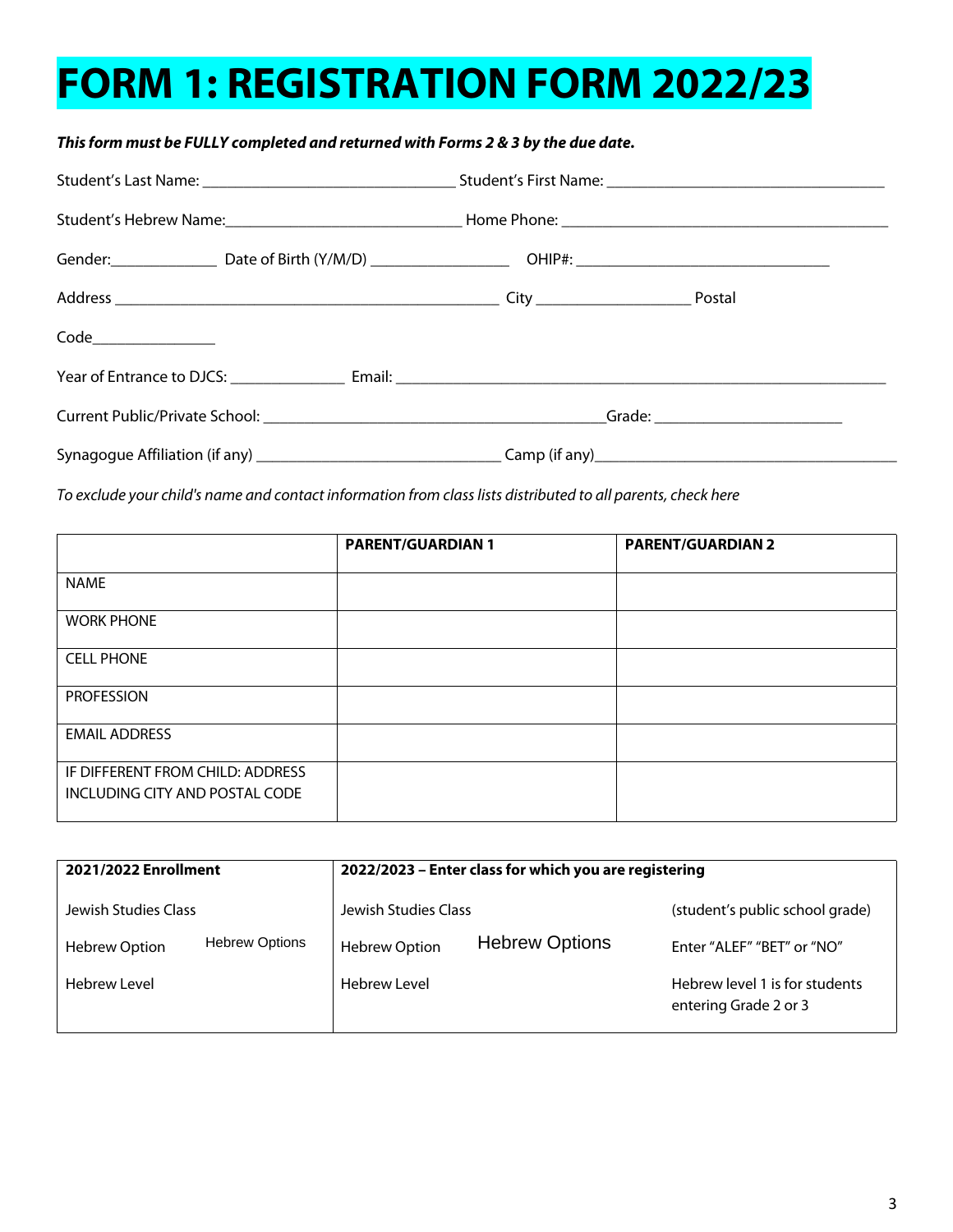# **FORM 1: CONTINUED**

|                               | WHICH CLASS ARE YOU REGISTERING FOR? JEWISH STUDIES GRADE: ____________(STUDENT'S PUBLIC SCHOOL GRADE)                                                                                                     |                                                                                                                       |  |
|-------------------------------|------------------------------------------------------------------------------------------------------------------------------------------------------------------------------------------------------------|-----------------------------------------------------------------------------------------------------------------------|--|
|                               | HEBREW OPTION: ________ ("ALEF", "BET" OR "NO")                                                                                                                                                            |                                                                                                                       |  |
|                               | HEBREW LEVEL_______(HEBREW 1 IS FOR STUDENTS ENTERING GRADE 2/3)                                                                                                                                           |                                                                                                                       |  |
|                               |                                                                                                                                                                                                            |                                                                                                                       |  |
|                               |                                                                                                                                                                                                            |                                                                                                                       |  |
| involvement.                  | Parents are encouraged to become involved in our school community. Please indicate your preferred area of                                                                                                  |                                                                                                                       |  |
|                               | INDICATE "PG1" (PARENT-GUARDIAN 1) OR "PG2" (PARENT-GUARDIAN 2)                                                                                                                                            |                                                                                                                       |  |
| Adult Education _______       |                                                                                                                                                                                                            |                                                                                                                       |  |
| Class Parent ________         |                                                                                                                                                                                                            |                                                                                                                       |  |
| Curriculum_______             |                                                                                                                                                                                                            |                                                                                                                       |  |
| Fundraising _______           |                                                                                                                                                                                                            |                                                                                                                       |  |
| Board of Directors _______    |                                                                                                                                                                                                            |                                                                                                                       |  |
|                               | Holiday Celebrations/Events ________                                                                                                                                                                       |                                                                                                                       |  |
| Marketing/Social Media ______ |                                                                                                                                                                                                            |                                                                                                                       |  |
| Other                         |                                                                                                                                                                                                            |                                                                                                                       |  |
|                               | <b>CONFIDENTIAL MEDICAL INFORMATION:</b><br>PLEASE INCLUDE WHATEVER WE NEED TO KNOW ABOUT YOUR CHILD. EDUCATIONAL, MEDICAL OR PSYCHOLOGICAL<br>NEEDS OR RESTRICTIONS. ATTACH A SEPARATE PAGE IF NECESSARY. |                                                                                                                       |  |
| <b>ALLERGIES:</b>             |                                                                                                                                                                                                            | <b>MEDICATIONS:</b>                                                                                                   |  |
|                               | SYMPTOMS REQUIRING EMERGENCY TREATMENT (DESCRIBE TREATMENT REQUIRED):                                                                                                                                      |                                                                                                                       |  |
|                               |                                                                                                                                                                                                            |                                                                                                                       |  |
|                               | <b>EMERGENCY CONTACT 2 (NAME &amp; PHONE #)</b>                                                                                                                                                            | <u> 1989 - Johann Barn, mars ann an t-Amhain Aonaich ann an t-Aonaich ann an t-Aonaich ann an t-Aonaich ann an t-</u> |  |
|                               |                                                                                                                                                                                                            |                                                                                                                       |  |
|                               |                                                                                                                                                                                                            |                                                                                                                       |  |

| <b>OFFICE USE ONLY:</b> |            |                |                |                     |
|-------------------------|------------|----------------|----------------|---------------------|
| SCHOOL YEAR             | DATE REC'D | <b>TUITION</b> | FFF PD         |                     |
| <b>CONTRI</b>           | #.CHEQUES  | CHEOUE FEE     | <b>BURSARY</b> | <b>CHECK DATES:</b> |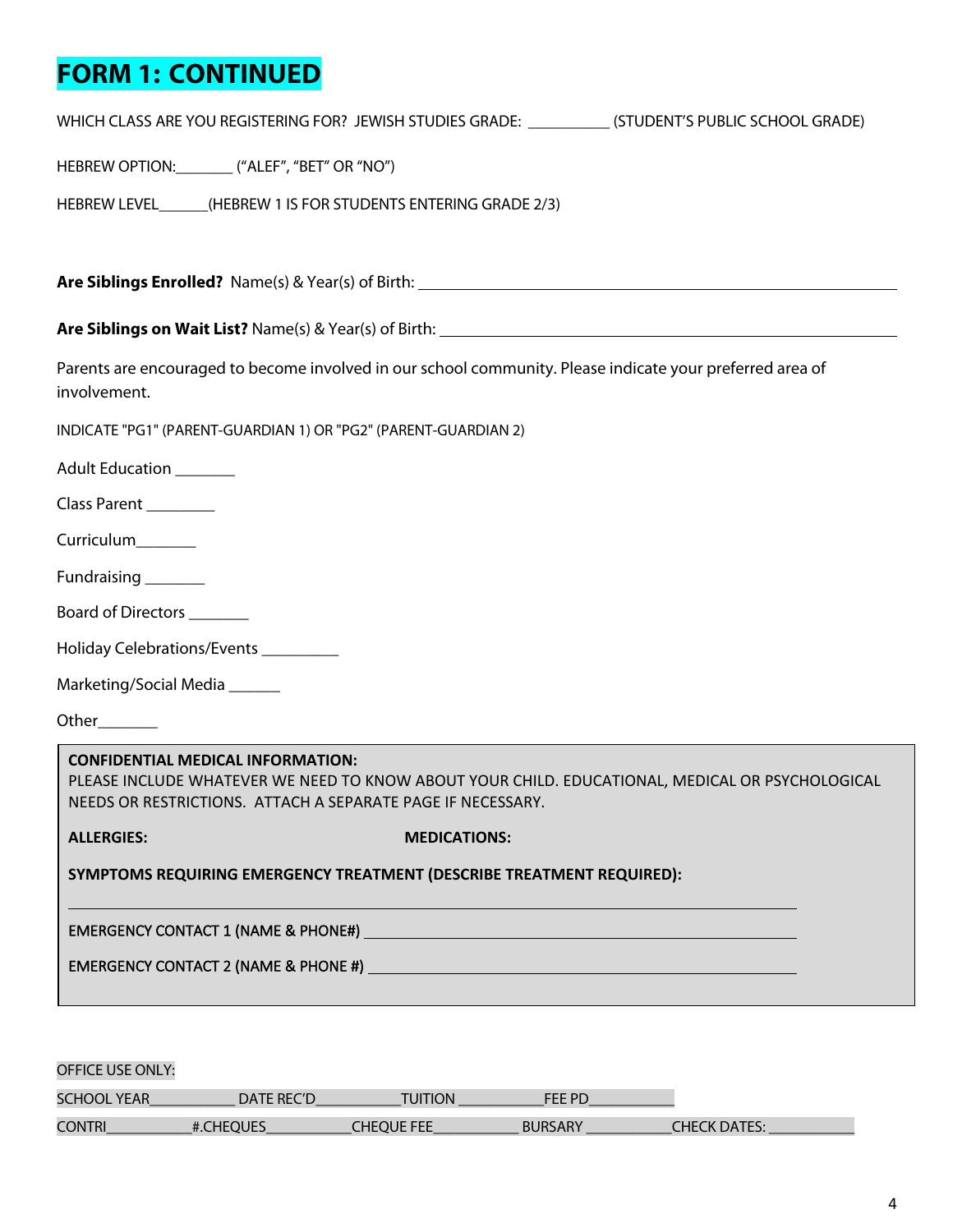# **FORM 2: PARENTAL PERMISSION FORMS FOR 2022/23**

| <b>TRIP PERMISSION</b><br>I give permission for ____________<br>transportation will be either by carpool, school bus, TTC, or by foot.                                                                                                                                                                                                                                                                                                                                                                                                                                                              | to participate in DJCS field trips. I understand that |
|-----------------------------------------------------------------------------------------------------------------------------------------------------------------------------------------------------------------------------------------------------------------------------------------------------------------------------------------------------------------------------------------------------------------------------------------------------------------------------------------------------------------------------------------------------------------------------------------------------|-------------------------------------------------------|
| <b>PHOTOGRAPH RELEASE</b><br>I give permission to the DJCS to photograph or videotape my child _________________________________<br>hours or at any school related activity, and to use such photographs in school communications or publicity of any kind,<br>including but not limited to newsletters, event flyers and on the school's website and social media such as Facebook. This<br>permission does not include use of my child's photograph for any purpose other than to communicate information about<br>the DJCS. Names will not be published unless consent is given to use the name. | during school                                         |
|                                                                                                                                                                                                                                                                                                                                                                                                                                                                                                                                                                                                     |                                                       |
| <b>REQUIRED WAIVER OF DJCS RESPONSIBILITY RE: ARRIVAL &amp; PICK-UP OF STUDENT</b><br>Our children are in danger when they must weave through traffic created by cars double parked on Spadina Avenue in front<br>of the MNJCC. Children attending our school are supervised only up until the time that they are dismissed. Parents are<br>responsible for their children after they leave class. To ensure our concerns have been understood, the DJCS Board<br>stipulates that each family must sign below as a requirement of your child's admission to class. I assume full responsibility     |                                                       |
|                                                                                                                                                                                                                                                                                                                                                                                                                                                                                                                                                                                                     |                                                       |
| <b>PICK-UP ARRANGEMENTS</b>                                                                                                                                                                                                                                                                                                                                                                                                                                                                                                                                                                         |                                                       |
| Younger Children (Grades JK-3 and Hebrew 1-2 classes) will be dismissed only to their parents or quardians as named<br>$\bullet$<br>on your registration form. If you wish your child to be picked up by someone other than the parents or guardians<br>named on your application form, please specify below the name and relationship to your child.                                                                                                                                                                                                                                               |                                                       |
| Older Students (Grades 4+/Hebrew 3+) will be dismissed on their own unless special instructions are noted below.                                                                                                                                                                                                                                                                                                                                                                                                                                                                                    |                                                       |
| Check if applicable and specify dismissal instructions here. I do NOT wish my Grade 4 or older child dismissed on his/her own.<br>My child should wait in the classroom for pick-up by:                                                                                                                                                                                                                                                                                                                                                                                                             |                                                       |

PARENT'S SIGNATURE: \_\_\_\_\_\_\_\_\_\_\_\_\_\_\_\_\_\_\_\_\_\_\_\_\_\_\_\_\_\_\_\_\_\_\_\_\_\_\_ Date\_\_\_\_\_\_\_\_\_\_\_\_\_\_\_\_\_\_\_\_\_\_\_

#### **SECOND CUP/SNACK BAR PERMISSION (FOR GRADE 7 AND OLDER ONLY)**

We are requesting that students bring their own snacks. However, students of Grade 7+ have the option to purchase a snack at the Second Cup or other snack facilities within the JCC. The DJCS cannot accept responsibility for students outside regular class activities. If you wish to permit your child to leave the classroom under these conditions, please complete the following.

*My child \_\_\_\_\_\_\_\_\_\_\_\_\_\_\_\_*\_\_\_\_ *has my permission to be dismissed from class during snack time for the 2022-23 school year. I understand that, should my child leave his/her classroom during school time, he/she will not be supervised and the DJCS will not be responsible for his/her safety.*

PARENT'S SIGNATURE: \_\_\_\_\_\_\_\_\_\_\_\_\_\_\_\_\_\_\_\_\_\_\_\_\_\_\_\_\_\_\_\_\_\_\_\_\_\_\_ Date\_\_\_\_\_\_\_\_\_\_\_\_\_\_\_\_\_\_\_\_\_\_\_

# **CLASS CONTACT LIST**

|                            | I give permission for my e-mail to be shared with other parents in the class. |
|----------------------------|-------------------------------------------------------------------------------|
| <b>PARENT'S SIGNATURE:</b> | Date                                                                          |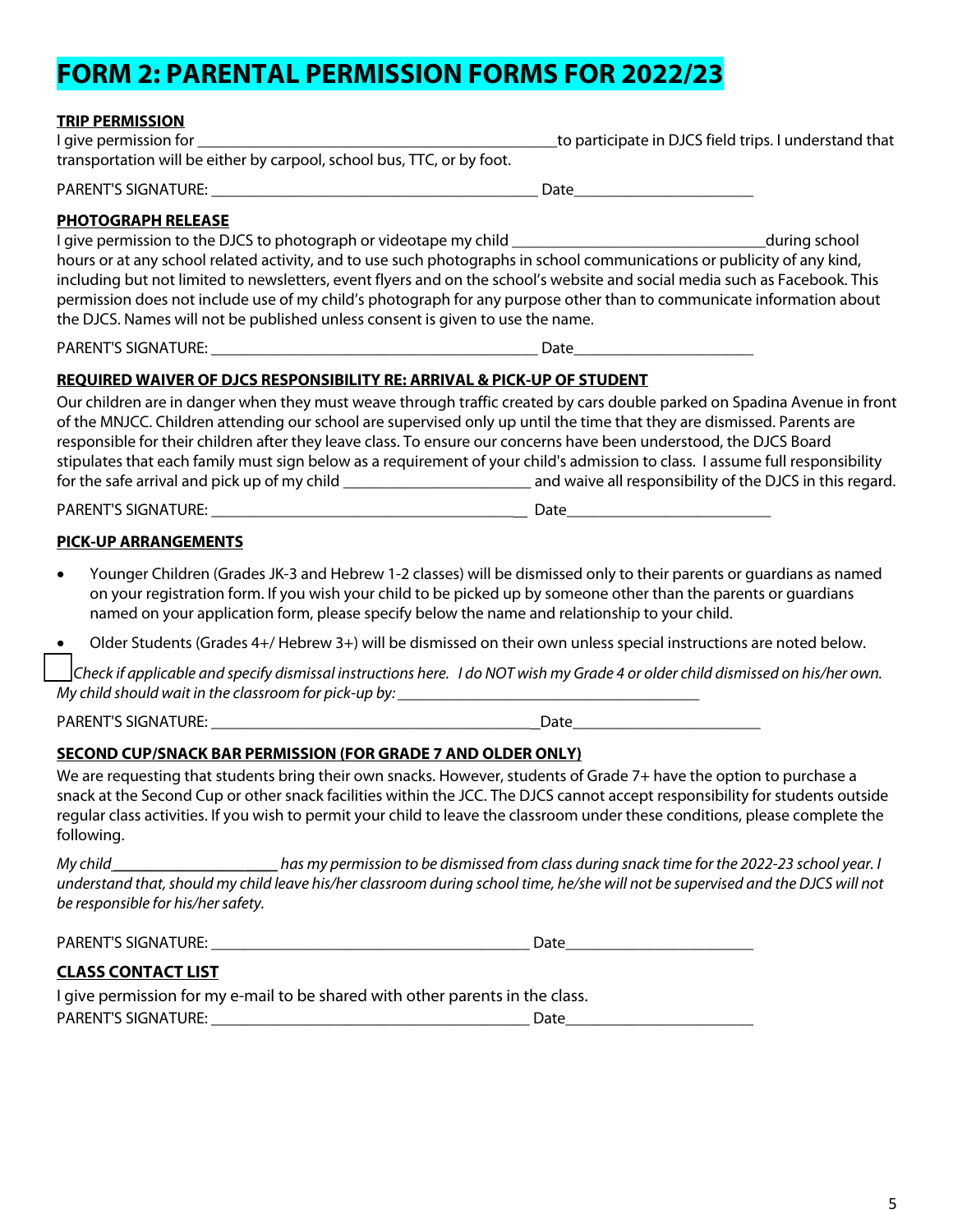# **FORM 3: PAYMENT SUBMISSION FORM 2022/23**

This form must be included with your payment.

| Print name exactly as it should appear on charitable tax receipt |  |
|------------------------------------------------------------------|--|
|                                                                  |  |
|                                                                  |  |
|                                                                  |  |
|                                                                  |  |
|                                                                  |  |
|                                                                  |  |

# **TUITION RATES**

*See Registration Overview for details and class times*

|                                                                                                                                  | <b>UNTIL May 1, 2022</b> | <b>AFTER May 1, 2022</b> |
|----------------------------------------------------------------------------------------------------------------------------------|--------------------------|--------------------------|
| JK – GRADE 1                                                                                                                     | \$1,262                  | \$1,362                  |
| GRADE 2-7 JEWISH STUDIES ONLY (SUNDAYS)                                                                                          | \$2,082                  | \$2,182                  |
| GRADE 2-7 JEWISH STUDIES + ALEF HEBREW STREAM<br>(SUNDAYS AND WEDNESDAYS)                                                        | \$2,512                  | \$2,612                  |
| GRADE 2-7 JEWISH STUDIES + BET HEBREW STREAM<br>(SUNDAYS ONLY)                                                                   | \$2,348                  | \$2,448                  |
| GRADES 8-12 (SUNDAY BRUNCH ONCE PER MONTH)                                                                                       | \$574                    | \$674                    |
| POST-DATED CHEQUE PREMIUM (IF PAYING IN<br>INSTALLMENTS) Maximum 3 cheques with final cheque dated<br>no later than July 1, 2020 | \$5.00 PER CHEQUE        | \$5.00 PER CHEQUE        |
| ADDITIONAL CHARITABLE DONATION<br>(SUGGESTED MINIMUM \$100 PER STUDENT)                                                          |                          |                          |

# **TOTAL PAYMENT = \$\_\_\_\_\_\_\_\_\_\_\_\_\_\_\_\_**

Registration will not be processed without payment of applicable tuition fees. If applying for a bursary, all bursary forms must be included. <mark>PLEASE MAKE CHEQUE PAYABLE TO DOWNTOWN JEWISH COMMUNITY SCHOOL</mark>.